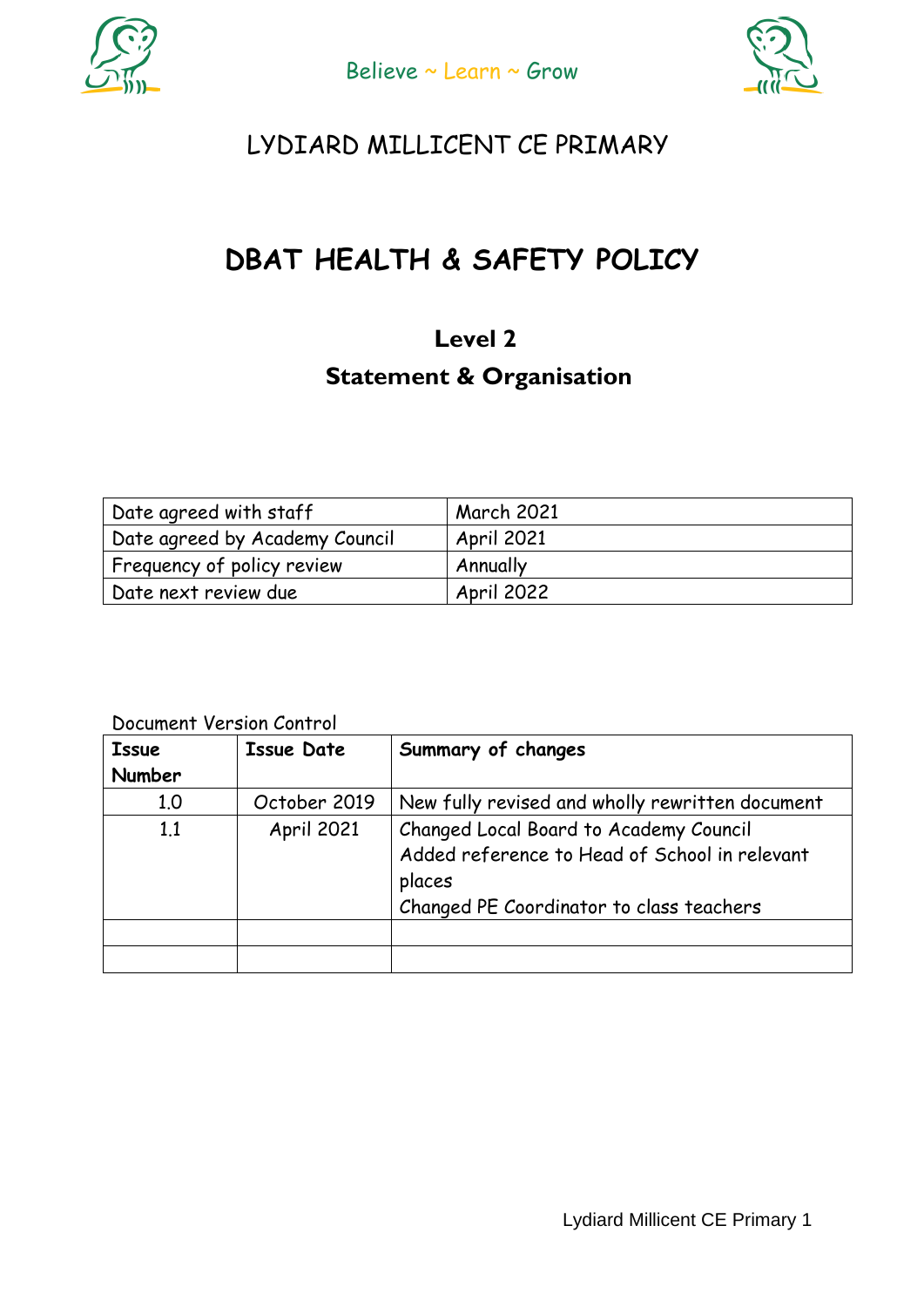



## **Lydiard Millicent CE Primary**

## **HEALTH AND SAFETY POLICY CONTENTS**

| 1.0                                                                      |                                                        |  |  |
|--------------------------------------------------------------------------|--------------------------------------------------------|--|--|
| 2.0                                                                      |                                                        |  |  |
| 3.0                                                                      |                                                        |  |  |
| 5.0                                                                      | TEACHING/NON-TEACHING STAFF HOLDING POSTS/POSITIONS OF |  |  |
| 6.0                                                                      |                                                        |  |  |
| 7.0                                                                      |                                                        |  |  |
| 8.0                                                                      |                                                        |  |  |
| 9.0                                                                      |                                                        |  |  |
|                                                                          |                                                        |  |  |
|                                                                          |                                                        |  |  |
|                                                                          |                                                        |  |  |
| Curriculum Safety (including out of Academy learning activities)  13     |                                                        |  |  |
|                                                                          |                                                        |  |  |
|                                                                          |                                                        |  |  |
|                                                                          |                                                        |  |  |
|                                                                          |                                                        |  |  |
|                                                                          |                                                        |  |  |
|                                                                          |                                                        |  |  |
|                                                                          |                                                        |  |  |
| Lettings/shared use of premises/use of Premises outside Academy Hours 16 |                                                        |  |  |
|                                                                          |                                                        |  |  |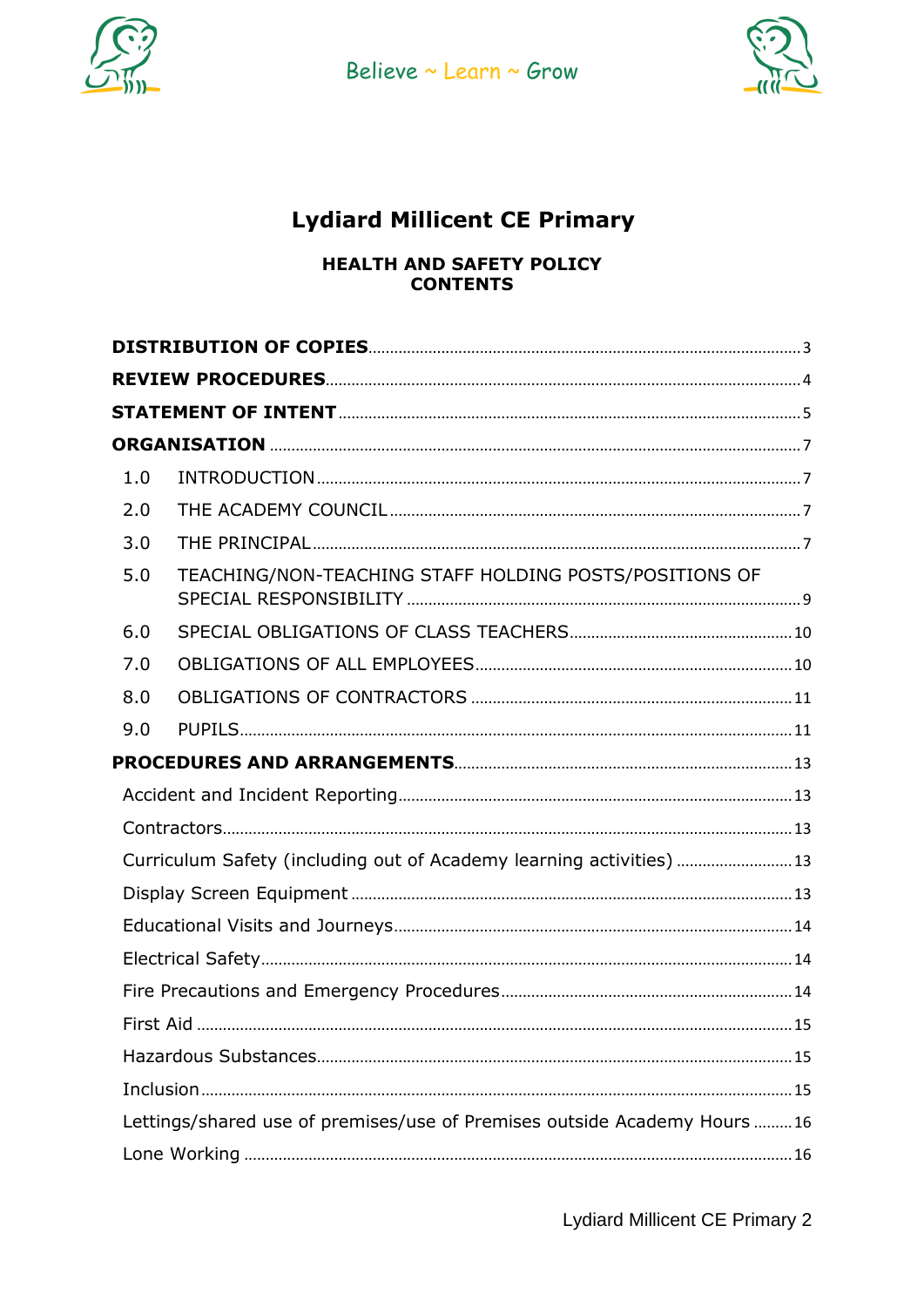

## Believe ~ Learn ~ Grow



| Stress <sub>19</sub> |  |
|----------------------|--|
|                      |  |
|                      |  |
|                      |  |
|                      |  |
|                      |  |
|                      |  |

## **DISTRIBUTION OF COPIES**

<span id="page-2-0"></span>

| Master Copy            | Principal                                                 |
|------------------------|-----------------------------------------------------------|
| Copy One               | Chair of Academy Council                                  |
| Copy Two               | Caretaker                                                 |
| Copy Three             | <b>Business Manager</b>                                   |
| Copy Four              | Staff Room - all staff                                    |
| Copy Five              | School Office for Visitors, Contractors & Parents Viewing |
| <b>Electronic Copy</b> | to be published on Academy website and on Office365       |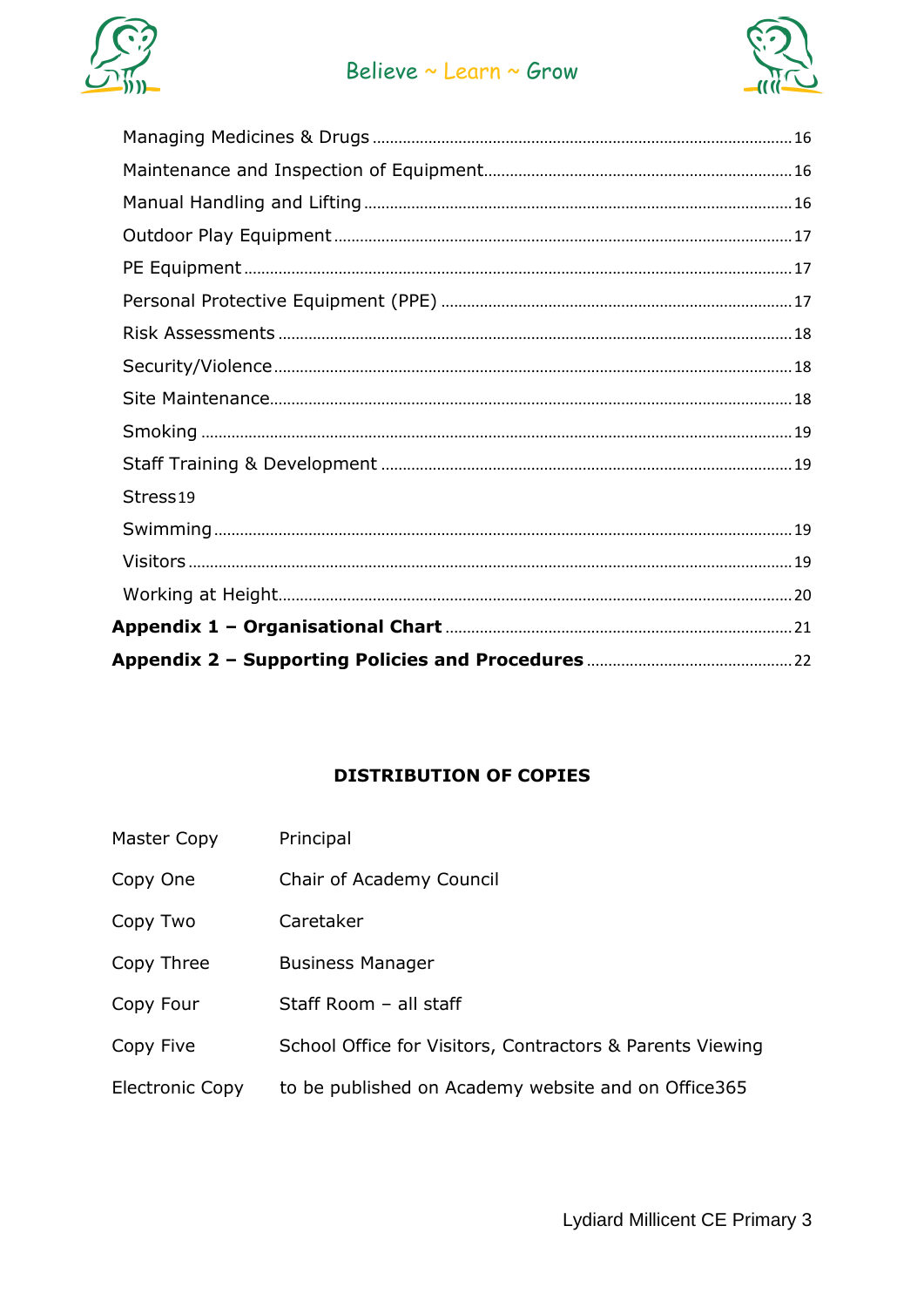



## **HEALTH AND SAFETY POLICY**

#### <span id="page-3-0"></span>**REVIEW PROCEDURES**

The Health and Safety Policy for Lydiard Millicent CE Primary will be reviewed annually and revised as necessary in the event of legislative changes in the intervening time.

Any amendments required to be made to the policy as a result of a review will be presented to the Academy Council for acceptance.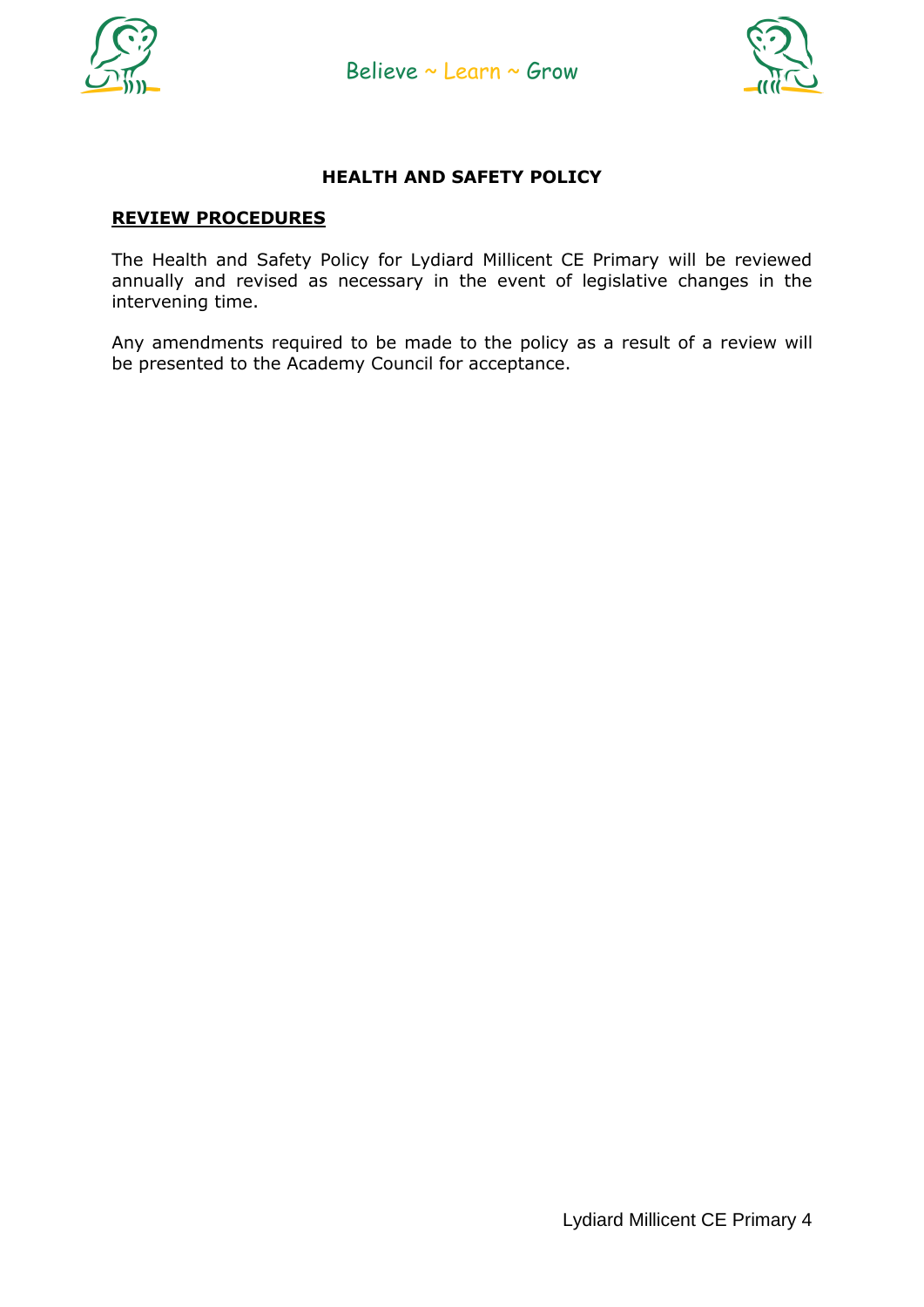



## **HEALTH AND SAFETY POLICY**

## **STATEMENT OF INTENT**

## **Lydiard Millicent CE Primary**

<span id="page-4-0"></span>Lydiard Millicent CE Primary recognises that ensuring the health and safety of staff, pupils and visitors is essential to the success of the Academy.

We are committed to:

- a. Providing a safe and healthy working and learning environment.
- b. Preventing accidents and work related ill health.
- c. Meeting our legal responsibilities under health and safety legislation as a minimum
- d. Assessing all risks to anyone who could be affected by our curriculum and non-curriculum activities and putting in place measures to control these risks.
- e. Ensuring safe working methods and providing safe work equipment.
- f. Providing effective information, instruction, training and supervision.
- g. Consulting with employees and their representatives on health and safety matters.
- h. Monitoring and reviewing our safety arrangements and prevention measures to ensure they are effective.
- i. Setting targets and objectives to develop a culture of continuous improvement.
- j. Ensuring adequate welfare facilities exist throughout the Academy.
- k. Ensuring adequate resources are made available for health and safety issues, so far as is reasonably practicable.

Health and safety management procedures will be adopted, and responsibilities appropriately assigned, to ensure the above commitments can be met. All Academy Council Members, staff and pupils will play their part in its implementation.

| Name:<br>(Chair of Academy Council) | Signature:            |
|-------------------------------------|-----------------------|
| Name:<br>(Principal)                | Signature: Signature: |
| <b>Date</b>                         |                       |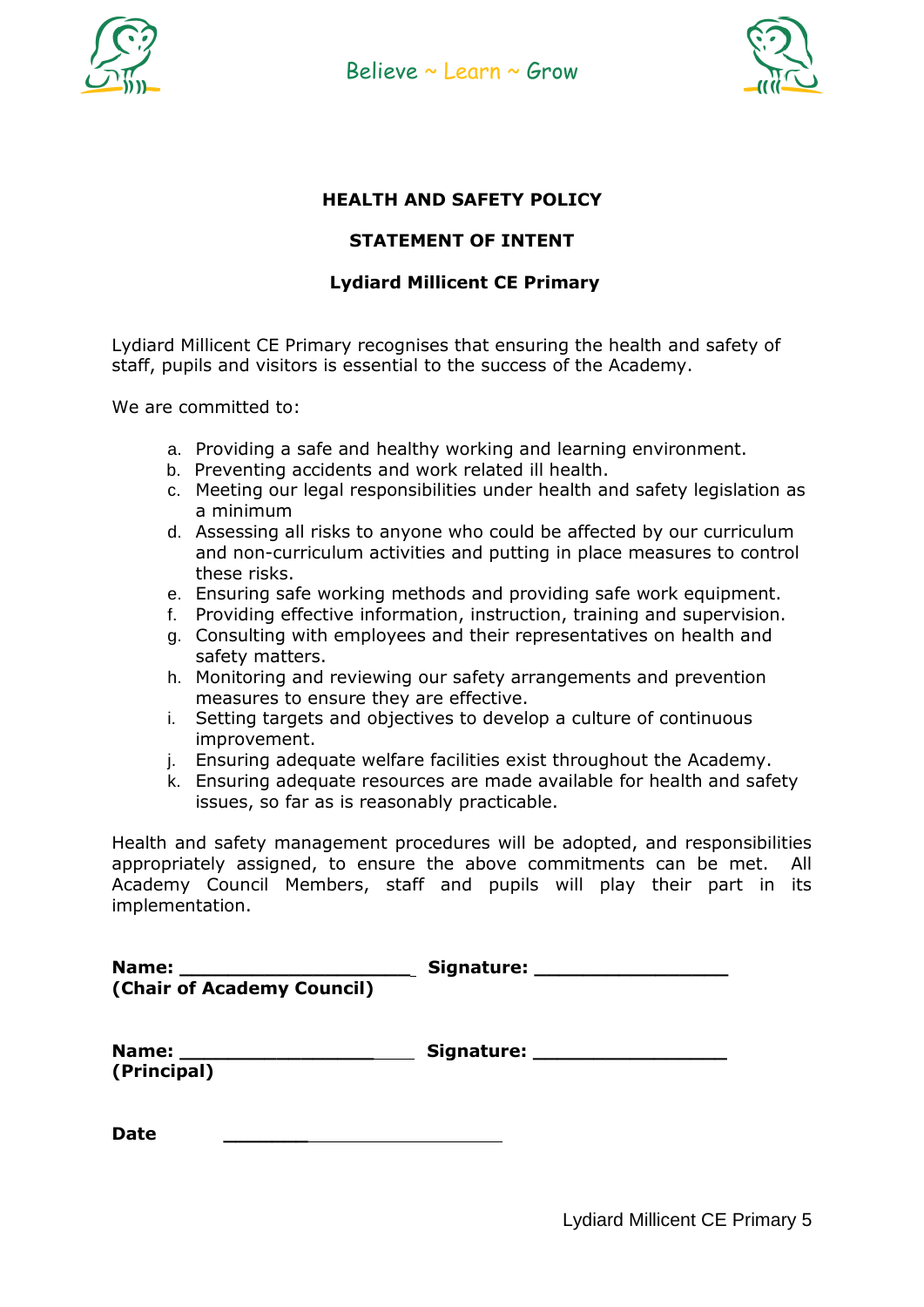

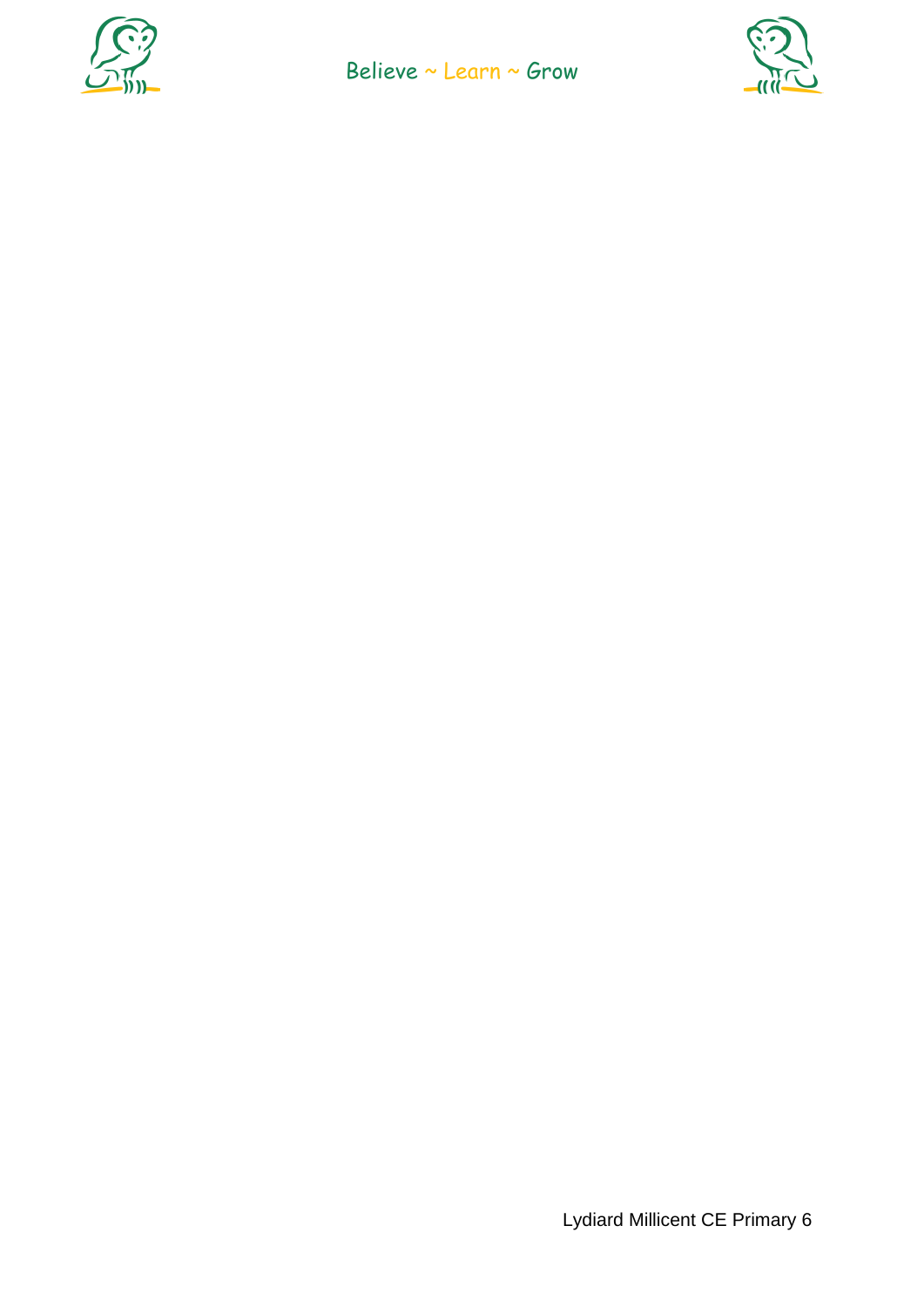



## **ORGANISATION**

## <span id="page-6-1"></span><span id="page-6-0"></span>**1.0 INTRODUCTION**

1.2 In order to achieve compliance with the Statement of Intent the Academy's management team will have additional responsibilities assigned to them as detailed in this part of the Policy.

An organisational chart for H&S Management is attached at Appendix 1.<sup>1</sup>

## <span id="page-6-2"></span>**2.0 THE ACADEMY COUNCIL**

- 2.1 The Academy Council is responsible for ensuring that:
	- a) The health and safety policy statement is clearly written and it promotes a positive attitude towards safety in staff and pupils.
	- b) The Principal is aware of his/her health and safety responsibilities and has sufficient experience, knowledge and training to perform the tasks required.
	- c) Clear procedures are created to assess any significant risks and ensure that safe working practices are adopted.
	- d) Sufficient funds are set aside with which to operate safe working practices.
	- e) Health and safety performance is monitored, failures in health & safety policy or implementation recognised, and policy and procedure revised as necessary.
	- f) A member of the Academy Council is allocated a specific responsibility for supporting H&S management.

## <span id="page-6-3"></span>**3.0 THE PRINCIPAL**

3.1 Reporting to the Academy Council, the Principal has the overall responsibility for ensuring that the Health and Safety Policy is effectively implemented and that proper resources are made available in order to achieve this.

<sup>1</sup> <sup>1</sup> Academy to insert organisation chart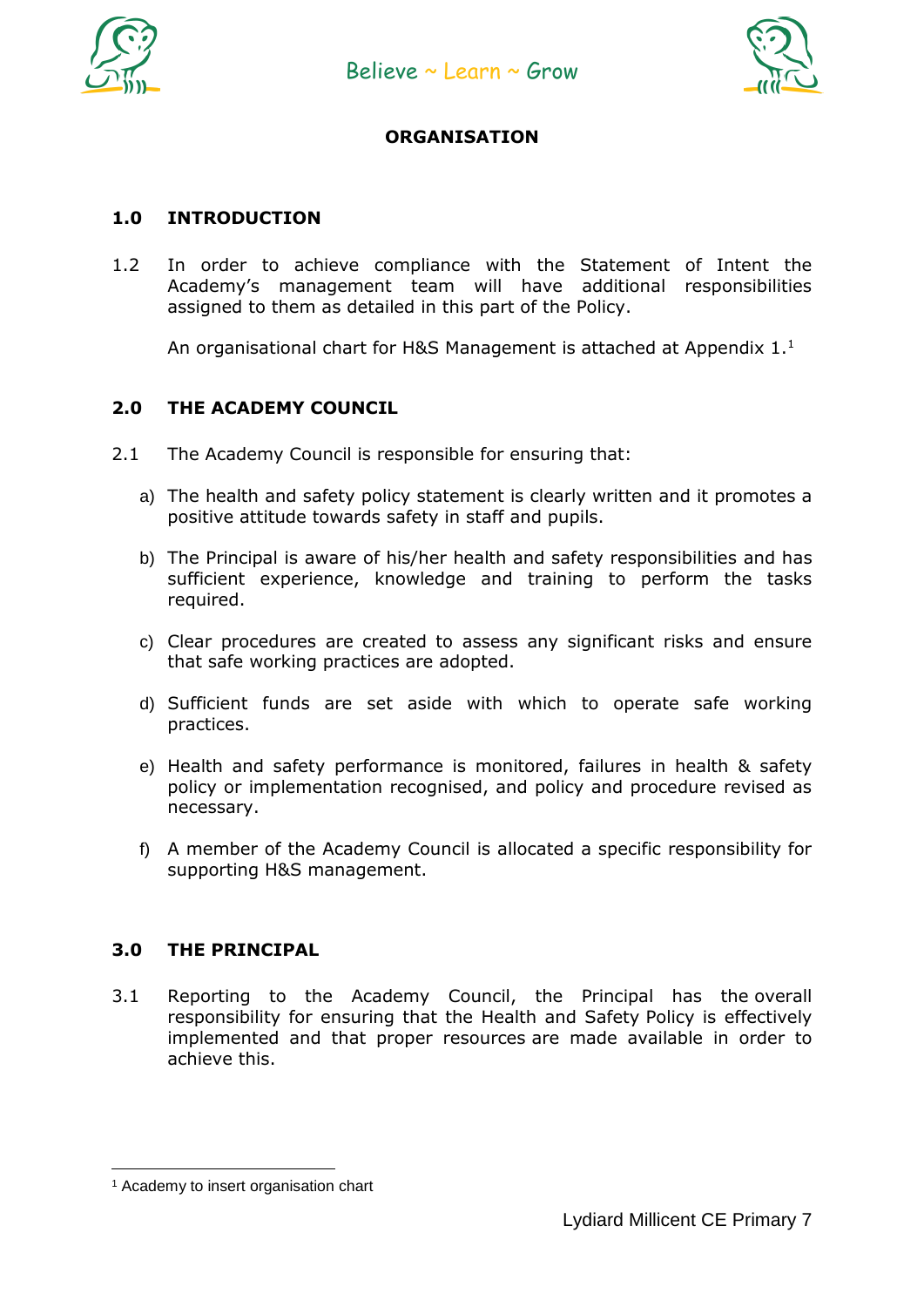



The Principal will;

- a) plan ahead as necessary to make human, financial and other resources available to secure a high standard of health and safety management, taking competent advice on matters of health and safety where relevant.
- b) provide the final authority on matters concerning health and safety at work.
- c) make decisions on health and safety issues based on a proper assessment of any risks to health and safety, and will ensure the control of those risks in an appropriate manner.
- d) delegate specific responsibility for the implementation and monitoring of the Health and Safety Policy to the Business Manager.

## **4.0 THE MANAGER RESPONSIBLE FOR HEALTH AND SAFETY**

4.1 The Business Manager working in conjunction with The Academy's Health & Safety Consultants, Judicium, will advise the Principal on health and safety policy. Acting for and on behalf of the Principal, she/he has the responsibility for implementing and monitoring the policy, principally through the Heads of Department.

The Business Manager achieves this by ensuring that:

- a) This policy is clearly communicated to all relevant persons.
- b) Appropriate information on significant risks is given to visitors and contractors
- c) Appropriate consultation arrangements are in place for staff and their safety representatives.
- d) All staff are provided with adequate information, instruction and training on health and safety issues.
- e) Additional responsibilities for health, safety and welfare are allocated to specific individuals and they are informed of their responsibilities and have sufficient experience, knowledge and training to undertake them.
- f) Risk assessments of the premises and working practices are undertaken.
- g) Safe systems of work are in place as identified from risk assessments.
- h) Emergency procedures are in place.
- i) Machinery and equipment is inspected and tested to ensure it remains in a safe condition.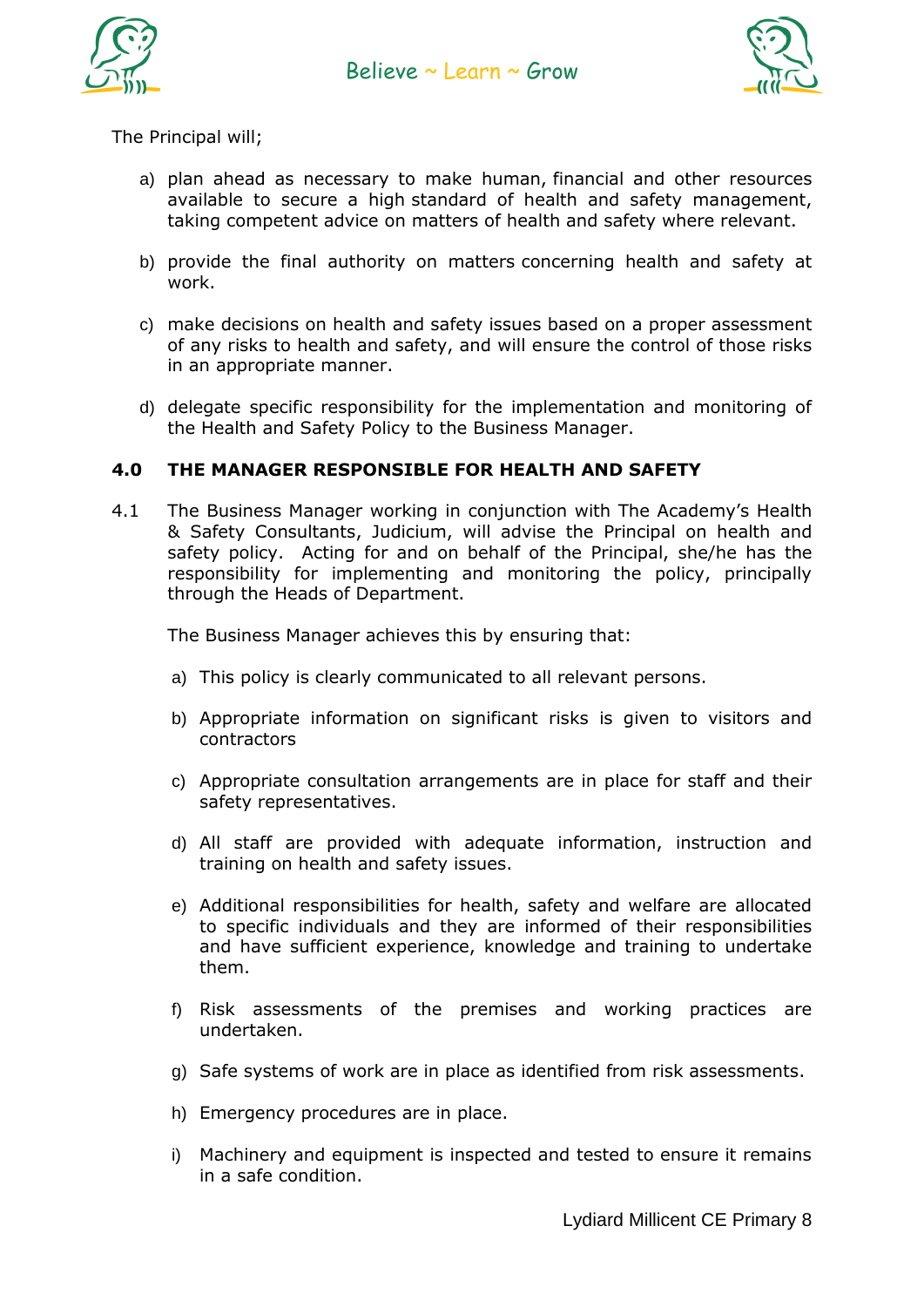



- j) Records are kept of all relevant health and safety activities e.g. assessments, inspections, accidents, etc.
- k) Arrangements are in place to inspect the premises and monitor performance.
- l) Accidents are investigated and any remedial actions required are taken or requested.
- m) The activities of contractors are adequately monitored and controlled.
- n) A report to the Academy Council on the health and safety performance of the Academy is completed termly.

#### <span id="page-8-0"></span>**5.0 TEACHING/NON-TEACHING STAFF HOLDING POSTS/POSITIONS OF SPECIAL RESPONSIBILITY**

- 5.1 This includes the Head of School, Key Stage Leads and Caretaker. They must:
	- a) Apply the Academy's Health and Safety Policy to their own department or area of work and be directly responsible to the Principal for the application of the health and safety procedures and arrangements.
	- b) Carry out regular health and safety risk assessments of the activities for which they are responsible and submit reports to the Principal.
	- c) Ensure that all staff under their management are familiar with the health and safety procedures for their area of work.
	- d) Resolve health, safety and welfare problems that members of staff refer to them, and refer to the Principal any problems to which they cannot achieve a satisfactory solution within the resources available to them.
	- e) Carry out regular inspections of their areas of responsibility to ensure that equipment, furniture and activities are safe and record these inspections where required.
	- f) Ensure, as far as is reasonably practicable, the provision of sufficient information, instruction, training and supervision to enable other employees and pupils to avoid hazards and contribute positively to their own health and safety.
	- g) Ensure all accidents are investigated appropriately.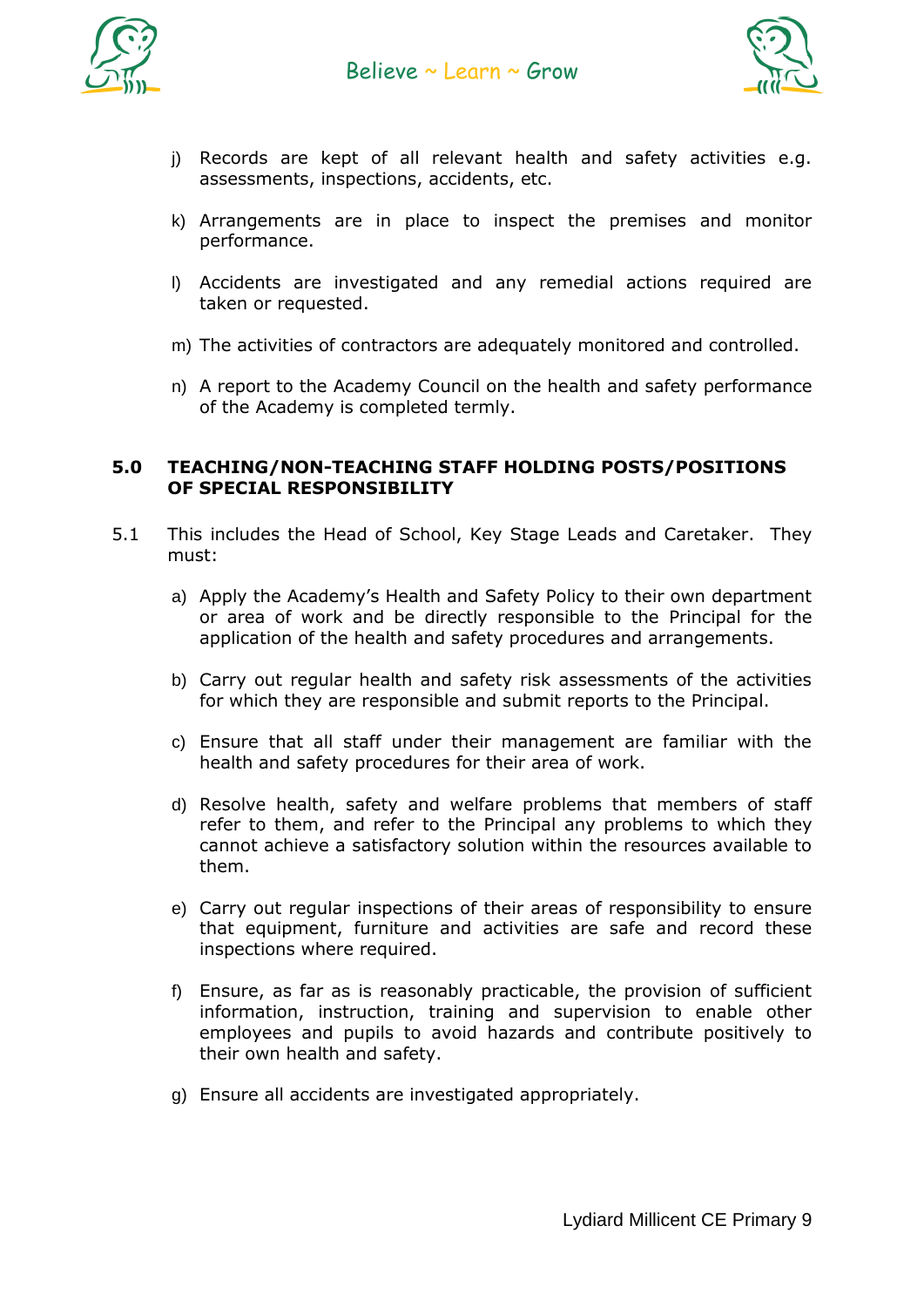



## <span id="page-9-0"></span>**6.0 SPECIAL OBLIGATIONS OF CLASS TEACHERS**

Class teachers are expected to:

- a) Exercise effective supervision of their pupils and to know the procedures in respect of fire, first aid and other emergencies, and to carry them out.
- b) Follow the health and safety procedures applicable to their area of work.
- c) Give clear oral and written health and safety instructions and warnings to pupils as often as necessary.
- d) Ensure the use of personal protective equipment and guards where necessary.
- e) Make recommendations to their Principal or Curriculum Leader on health and safety equipment and on additions or necessary improvements to plant, tools, equipment or machinery.
- f) Integrate all relevant aspects of safety into the teaching process and, where necessary, give special lessons on health and safety in line with National Curriculum requirements for safety education.
- h) Ensure that personal items of equipment (electrical or mechanical) or proprietary substances are not brought into the Academy without prior authorisation.
- i) Regularly check their classrooms for potential hazards and report any observed to the Caretaker.
- j) Report all accidents, defects and dangerous occurrences and near misses to the Principal or Caretaker.

## <span id="page-9-1"></span>**7.0 OBLIGATIONS OF ALL EMPLOYEES**

- 7.1 All employees must:
	- a) Act in the course of their employment with due care for the health, safety and welfare of themselves, other employees and other persons.
	- b) Observe all instructions on health and safety issued by the Academy Council, Academy or any other person delegated to be responsible for a relevant aspect of health and safety.
	- c) Act in accordance with any specific H&S training received.
	- d) Report all accidents and near misses in accordance with current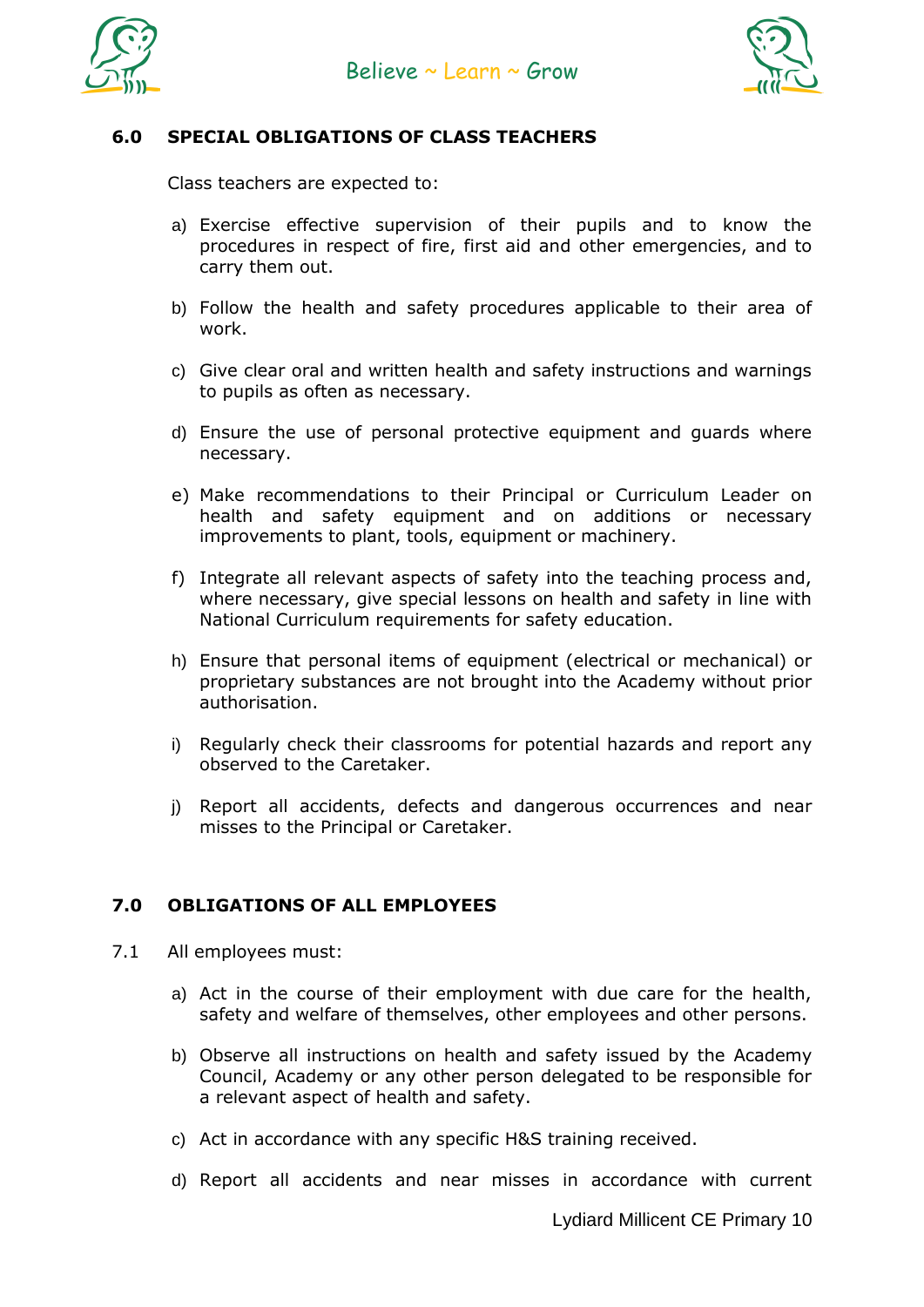



procedure.

- e) Know and apply emergency procedures in respect of fire, first aid and other emergencies.
- f) Co-operate with other persons to enable them to carry out their health and safety responsibilities.
- g) Inform their Line Manager of all potential hazards to health and safety, in particular those which are of a serious or imminent danger.
- h) Inform their Line Manager of any shortcomings they identify in the Academy's health and safety arrangements.
- i) Exercise good standards of housekeeping and cleanliness.
- j) Co-operate with the any appointed/elected Safety Representative(s) and the Enforcement Officers of the Health and Safety Executive.
- k) When authorising work to be undertaken or authorising the purchase of equipment, ensure that the health and safety implications of such work or purchases are considered.

## <span id="page-10-0"></span>**8.0 OBLIGATIONS OF CONTRACTORS**

- 8.1 When the premises are used for purposes not under the direction of the Principal e.g. the provision of Academy meals, then*, subject to the explicit agreement of the Academy Council*, the principal person in charge of the activities will have responsibility for safe practices in the areas under their control.
- 8.2 All contractors who work on the premises are required to identify and control any risk arising from their activities and inform the Principal of any risks that may affect the Academy staff, pupils and visitors.
- 8.3 All contractors must be aware of the Academy health and safety policy and emergency procedures and comply with these at all times.
- 8.4 In instances where the contractor creates hazardous conditions and refuses to eliminate them or to take action to make them safe, the Principal or their representative will take such actions as are necessary to protect the safety of Academy staff, pupils and visitors.

## <span id="page-10-1"></span>**9.0 PUPILS**

- 9.1 Pupils, in accordance with their age and aptitude, are expected to:
	- a) Exercise personal responsibility for the health and safety of themselves and others.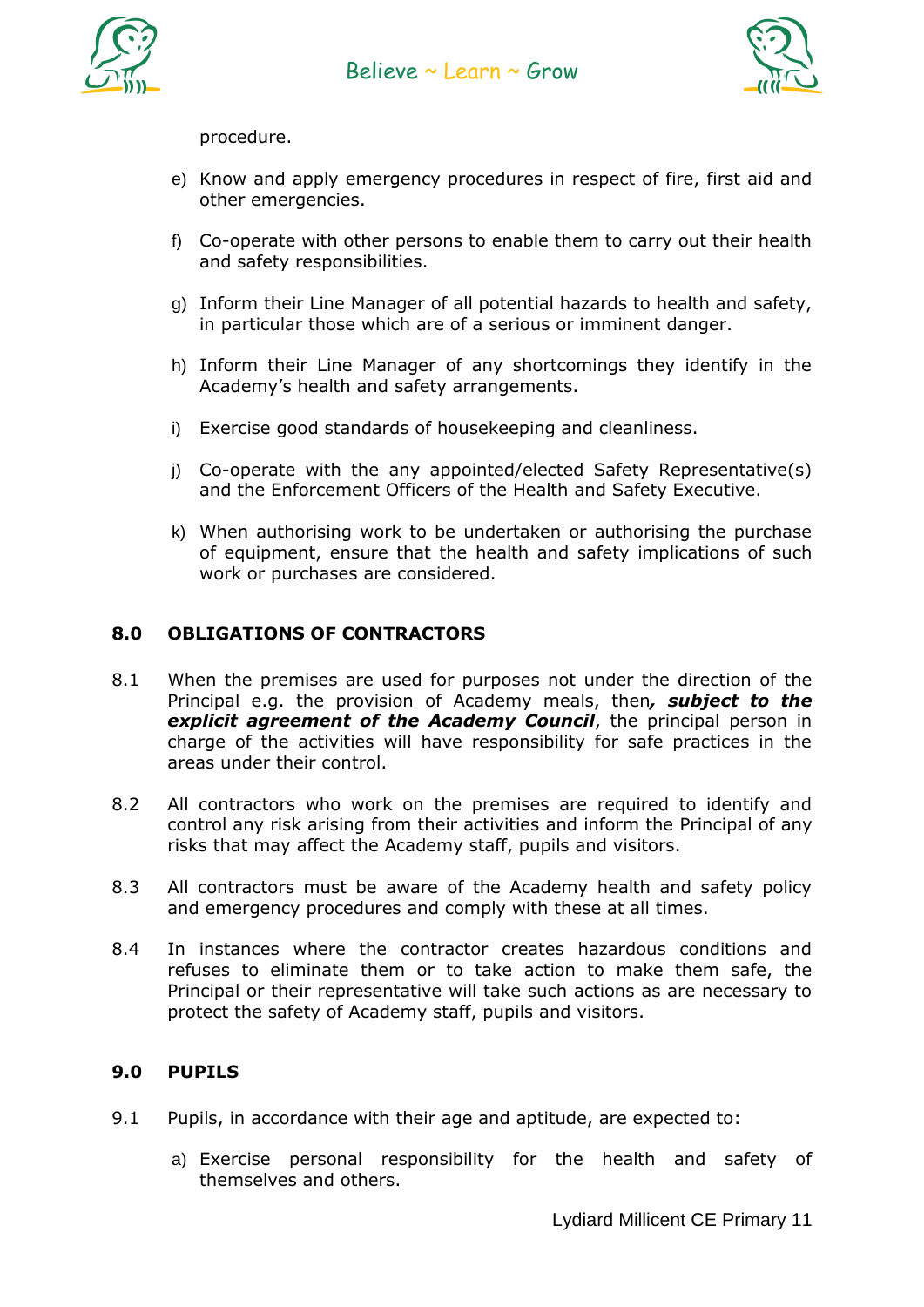



- b) Observe standards of dress consistent with safety and/or hygiene.
- c) Observe all the health and safety rules of the Academy and in particular the instructions of staff given in an emergency.
- d) Use and not wilfully misuse, neglect or interfere with things provided for their health and safety.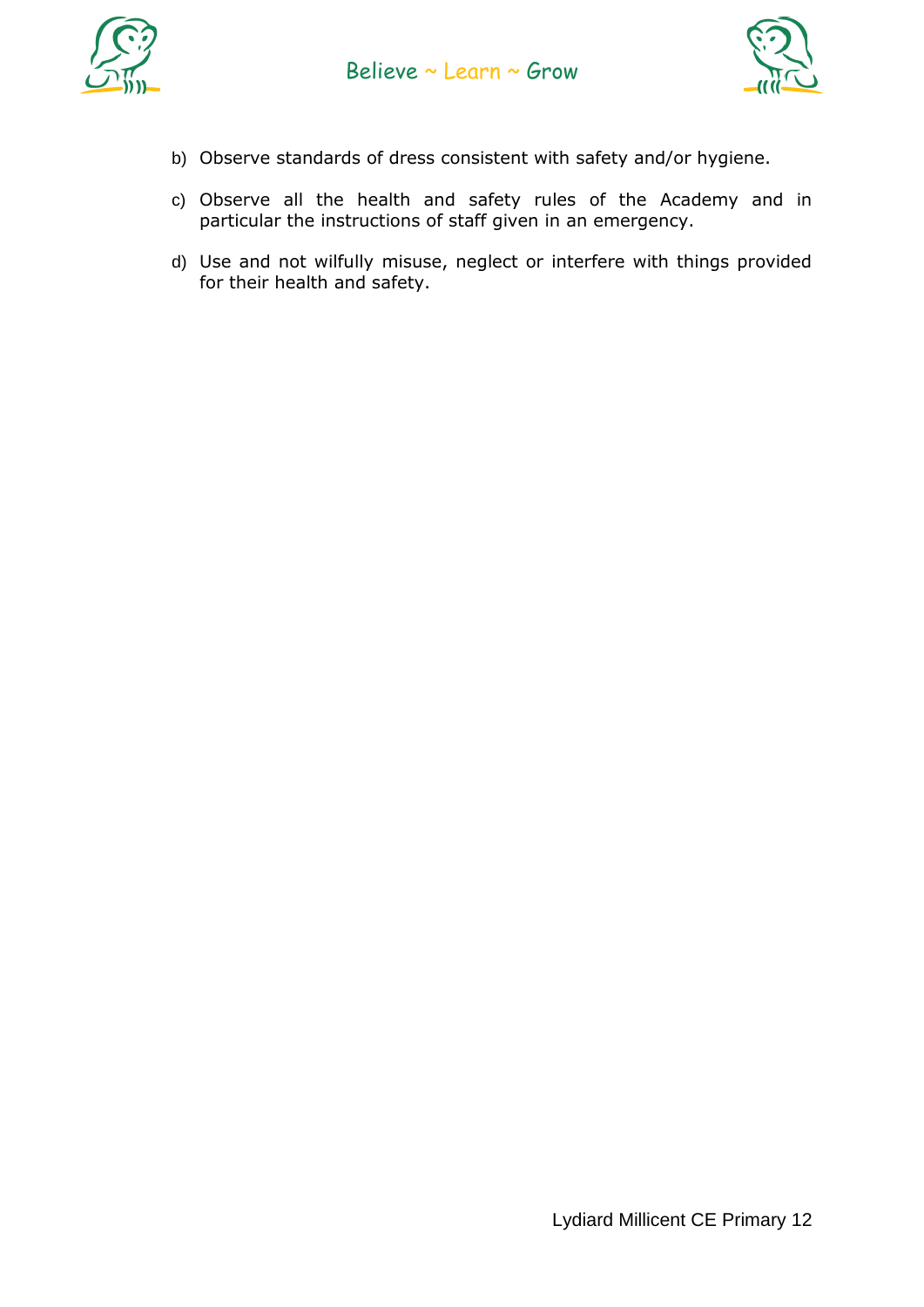



#### **PROCEDURES AND ARRANGEMENTS**

#### <span id="page-12-0"></span>**Introduction**

The following procedures and arrangements have been established within our Academy to eliminate or reduce health and safety risks to an acceptable level and to comply with minimum legal requirements:

The list provides a brief summary of all the key health and safety arrangements applicable to the Academy. More detailed policies and written procedures for a number of these areas are available in the Health and Safety Management File.

## <span id="page-12-1"></span>**Accident and Incident Reporting**

All staff are required to ensure that all accidents are reported to the Business Manager to ensure that the accident is investigated and reported to the Academy Council and the Health and Safety Executive as appropriate.

All incidents or near misses – i.e. something which has the potential to cause harm although it doesn't do so on this occasion – must also be reported so they can be investigated and appropriate steps taken to prevent a more serious reoccurrence.

Staff must not affix anything permanent to walls, ceilings etc. without first obtaining approval from the Principal/Caretaker.

Staff must report any damage to asbestos materials immediately to the Principal.

Where damage to asbestos material has occurred the area must be evacuated and secured. The Principal will immediately notify DBAT CEO and the Chair of the Academy Council by telephone.

#### <span id="page-12-2"></span>**Contractors**

The Principal and Business manager are responsible for the selection and management of contractors in accordance with the Academy policy.

#### <span id="page-12-3"></span>**Curriculum Safety** *(including out of Academy learning activities)*

All curriculum leaders are responsible for ensuring that risk assessments are in place for curriculum activities where there is a potential risk to staff and pupils.

The risk assessments must be made known to all teaching and support staff and reviewed regularly.

Guidance from CLEAPSS, BAALPE and other lead bodies should be adopted as appropriate.

#### <span id="page-12-4"></span>**Display Screen Equipment**

The Principal is responsible for ensuring that DSE assessments are completed for administrative staff and teaching staff who regularly use laptops or desktop PCs.

Regular laptop users will be provided with docking stations.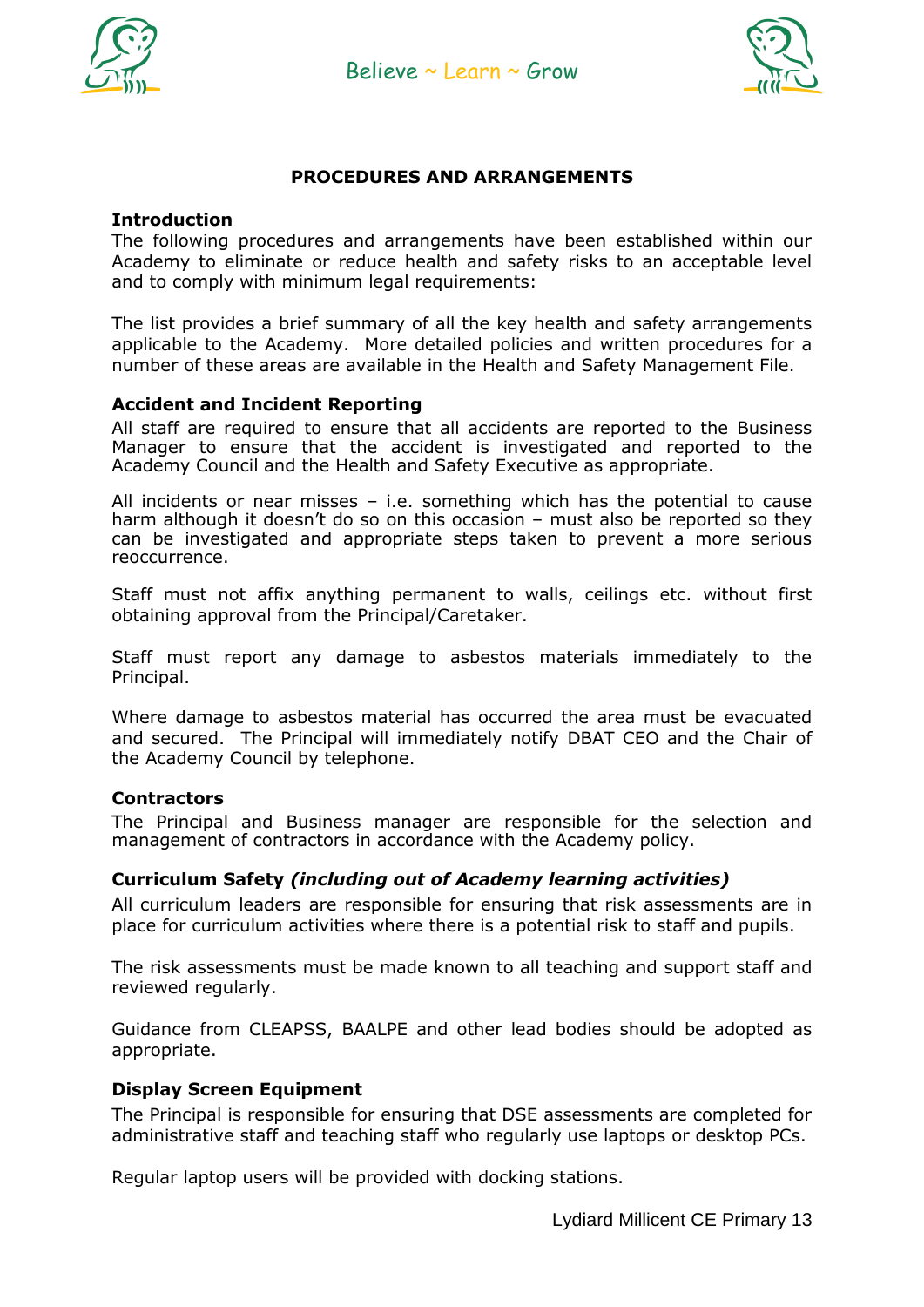



Staff are reminded that laptops should not be used on laps, chair arms and other unsuitable surfaces.

## <span id="page-13-0"></span>**Educational Visits and Journeys**

The Principal and the EVC are responsible for ensuring that all Academy trips are managed in accordance with the Academy policy for Educational trips which all teachers must be familiar with.

## <span id="page-13-1"></span>**Electrical Safety**

The Business Manager is responsible for ensuring that the hard wiring system is inspected every five years by a competent person and any identified remedial work is undertaken without delay.

The Caretaker will also ensure that all portable electrical equipment is tested in accordance with the timescales recommended by the Health & Safety Executive.

All staff must be familiar with Academy procedures and report any problems to the Caretaker. Staff are reminded that they must not bring electrical equipment into Academy without the permission of the Principal.

#### <span id="page-13-2"></span>**Fire Precautions and Emergency Procedures**

The Principal is responsible for ensuring:

- a) That a Fire Risk Assessment is completed and reviewed annually.
- b) That the Academy emergency plan and evacuation procedures are regularly reviewed.
- c) The provision of fire awareness training to all staff.
- d) That an emergency fire drill is undertaken every half term.
- e) The preparation of specific evacuation arrangements for staff and/or pupils with special needs.

The Caretaker is responsible for:

- a) The formal maintenance and regular testing of the fire alarm and emergency lighting.
- b) The maintenance and inspection of the fire fighting equipment.
- c) The maintenance of exit/escape routes and signage.
- d) Supervision of contractors undertaking hot work.

All staff must be familiar with the Academy Fire safety risk assessment, the Academy emergency plan and evacuation procedures.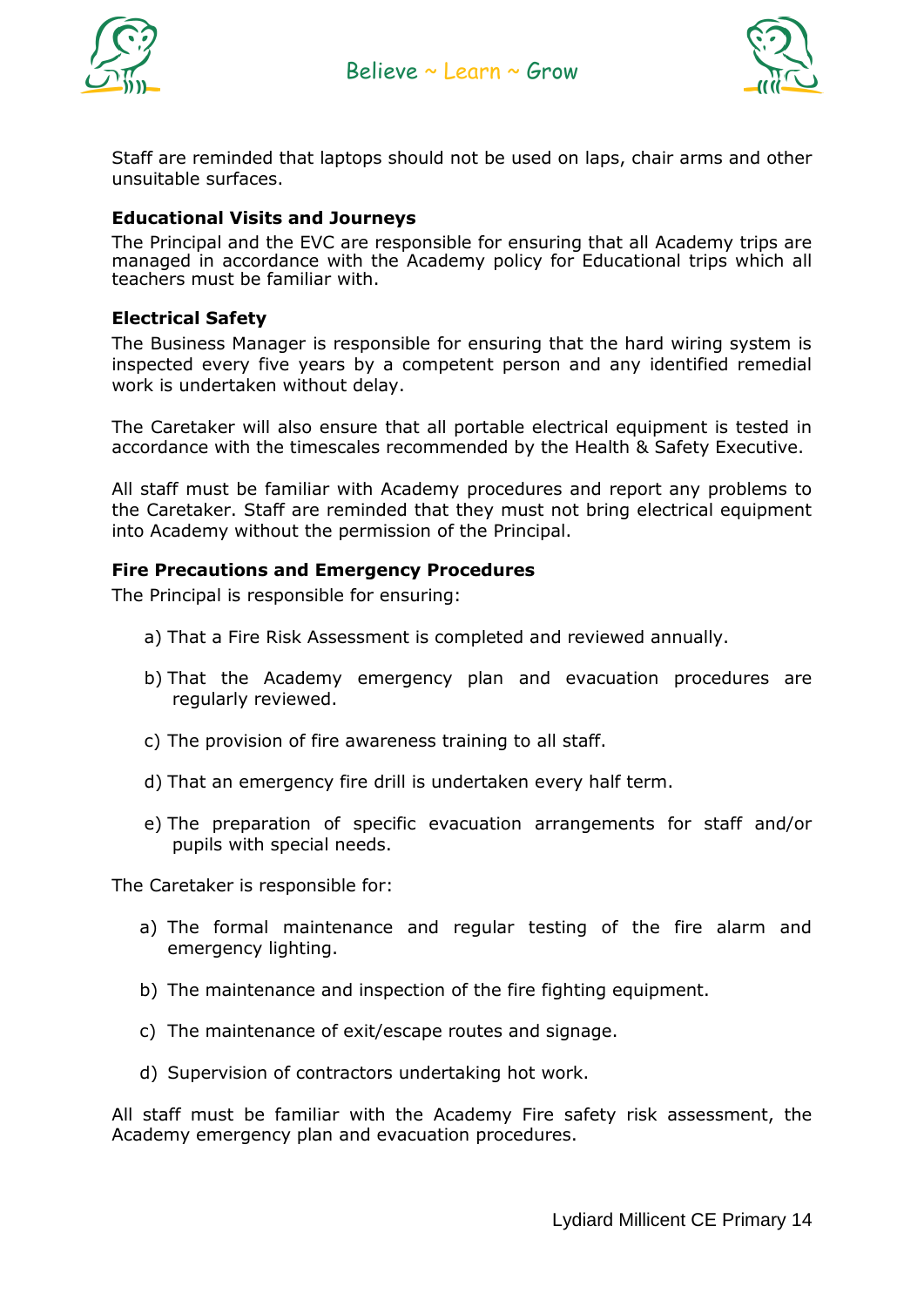





#### <span id="page-14-0"></span>**First Aid**

The names of the Academy's qualified First Aiders are displayed on the notice board in School office.

First Aid supplies are kept in the School Office and it is the responsibility of the Business Manager to ensure that stocks of supplies are kept up to date.

All staff must be familiar with the Academy arrangements for First Aid.

#### <span id="page-14-1"></span>**Hazardous Substances**

The Caretaker is responsible for ensuring that all maintenance products that may be hazardous to health are assessed before being used.

The substances must be stored securely in accordance with the manufacturer's instructions and only used by authorised persons trained in the safe use of the product.

All staff are reminded that no hazardous substances should be used without the permission of the Principal. The Caretaker will complete an assessment for any authorised products.

Products with low toxicity routinely used in the classrooms must be stored securely and only used by staff or older pupils under supervision. These will include such items as:

- Spirit based marker pens
- **Corrective fluid**
- Aerosol paints

All the above should be used in a well-ventilated area.

#### <span id="page-14-2"></span>**Inclusion**

All teaching and support staff should be familiar with the Academy's Inclusion policy and supporting guidance.

The Principal is responsible for ensuring that there are adequate facilities and support staff to ensure the health, safety and welfare of any pupil with SEN.

All teaching and support staff must be given any information about a pupil's needs and receive such training as is necessary for them to be able to support the pupil's learning, social and personal needs.

The SENCO and curriculum leaders must ensure that all risk assessments for curriculum activities are adapted as necessary to ensure the safety of any pupil with SEN. No pupil should be excluded from an activity on the grounds of health and safety unless this is absolutely unavoidable.

Where it is considered essential to exclude a pupil from all or part of an activity this exclusion must be authorised by the Principal.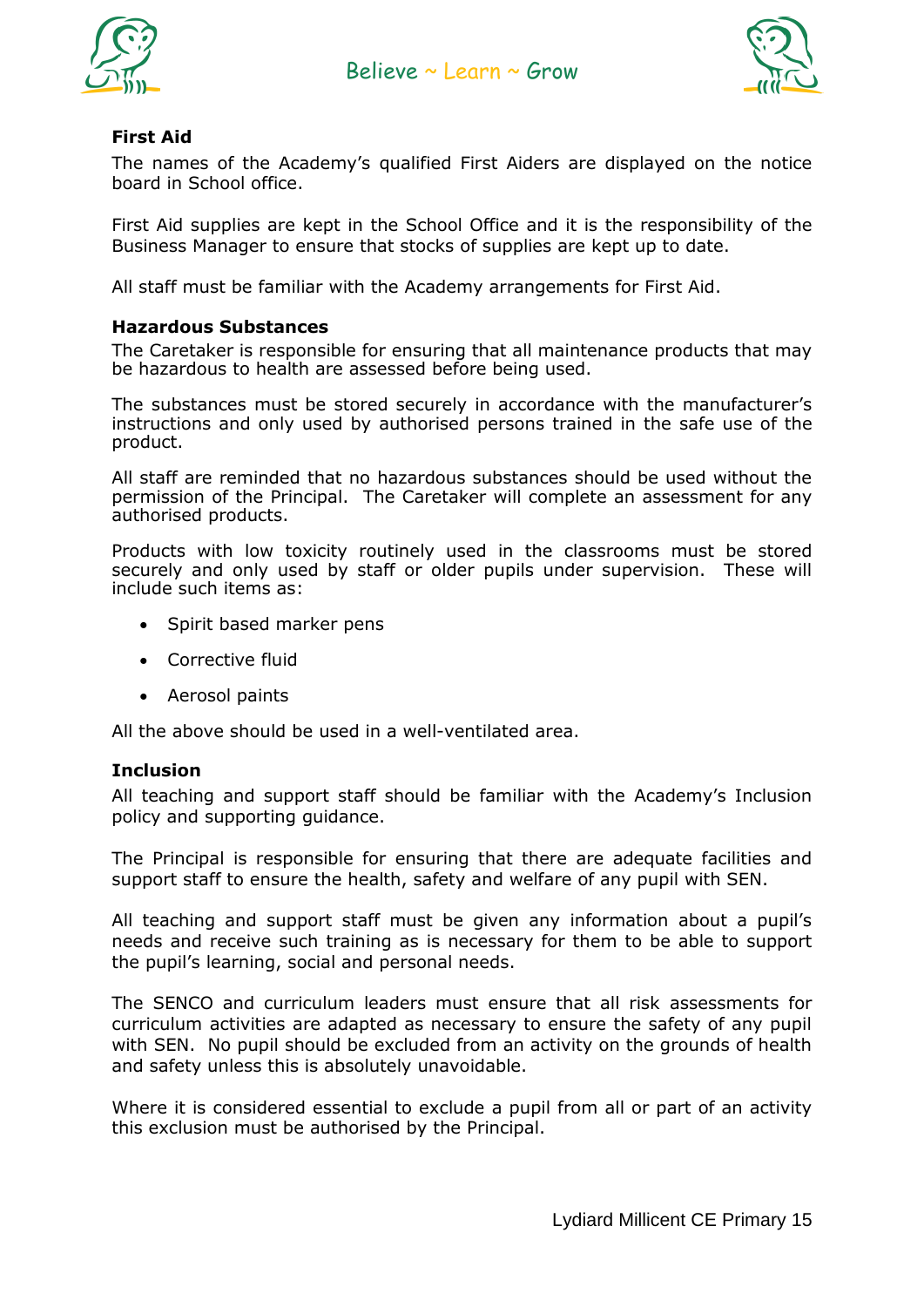



## <span id="page-15-0"></span>**Lettings/shared use of premises/use of Premises outside Academy Hours**

The Principal is responsible for ensuring that any use of the premises outside Academy hours is managed in accordance with the Academy health and safety policy and lettings policy.

The Business Manager is responsible for managing the arrangements for lettings, e.g. staffing requirements, first aid provision, fire and emergency arrangements, and any restriction on use of facilities and equipment.

#### <span id="page-15-1"></span>**Lone Working**

Lone workers can be defined as anyone who works by themselves without close or direct supervision.

Facilities and cleaning staff may be regular lone workers but teachers and other staff may also work in isolated classrooms/offices after normal Academy hours or during holiday times.

Any member of staff working after hours must notify the Principal and Caretaker of their location and intended time of departure.

Lone workers should not undertake any activities which present a significant risk of injury.

#### <span id="page-15-2"></span>**Managing Medicines & Drugs**

The administration of prescribed medicines is carried out in line with the Supporting Pupils with Medical Conditions.

Staff must notify the Principal if they believe a pupil to be carrying any unauthorised medicines/drugs.

The Academy First Aid Policy and Supporting Pupils with Medical Conditions Policy provide detailed guidance and all staff should be familiar with this policy.

#### <span id="page-15-3"></span>**Maintenance and Inspection of Equipment**

The detailed arrangements for the maintenance and inspection of equipment are described in the site maintenance procedures under the control of the Caretaker.

All faulty equipment must be taken out of used and reported to the Caretaker. Staff must not attempt to repair equipment themselves.

#### <span id="page-15-4"></span>**Manual Handling and Lifting**

The Principal will ensure that any significant manual handling tasks are risk assessed and these tasks eliminated where possible.

No member of staff should attempt to lift or move any heavy furniture or equipment themselves but must ask the Caretaker for assistance.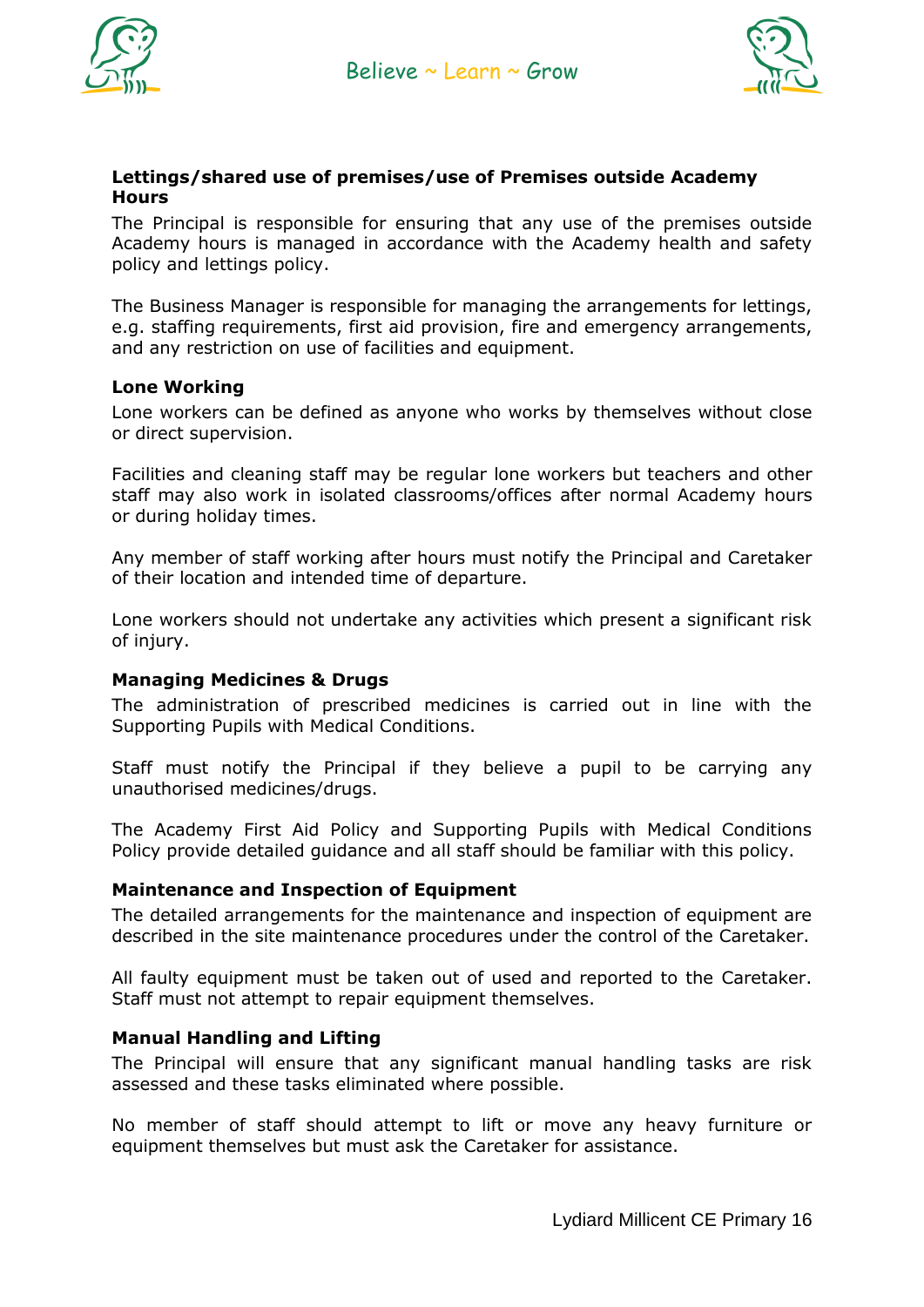





Pupils are not allowed to move or lift any heavy or unwieldy furniture or equipment.

Support staff who assist pupils with physical disabilities must be trained in the safe use of lifting equipment and handling techniques.

## <span id="page-16-0"></span>**Outdoor Play Equipment**

The outdoor play equipment and safety surfacing complies with BS/EN standards and is formally inspected annually by a competent contractor.

The Caretaker undertakes weekly checks of play areas.

Supervisory staff should make a visual check of all play equipment before it is used.

Risk assessments have been completed for each item of equipment and all staff supervising play activities must be familiar with these assessments. If the supervision levels recommended in the assessment cannot be achieved the equipment should not be used.

Pupils and pupils' siblings are not permitted to use the play equipment after Academy hours. Any member of staff who observes unauthorised use of the play equipment must report it to the Principal or Caretaker immediately

## <span id="page-16-1"></span>**PE Equipment**

Class teachers are responsible for ensuring that all PE equipment is suitable and safe for the activities planned and the age and abilities of the pupils.

Risk assessments have been completed for all PE activities and all staff must be familiar with these.

Wall bars, ropes, beams, vaulting horses, benches and mats are formally inspected annually by a competent contractor.

All PE equipment must be visually checked before lessons and returned to the designated store area after use.

Pupils must not use the PE equipment unless supervised.

Any faulty equipment must be taken out of use and reported to the Business Manager.

#### <span id="page-16-2"></span>**Personal Protective Equipment (PPE)**

Where the need for PPE has been identified in Risk Assessments, it is the Principal's responsibility to ensure adequate supplies of suitable PPE.

Where a need for PPE has been identified it must be worn by any staff member or pupil who might be at risk of injury or harm to health.

Any staff member or pupil who refuses to use the PPE will be subject to disciplinary action.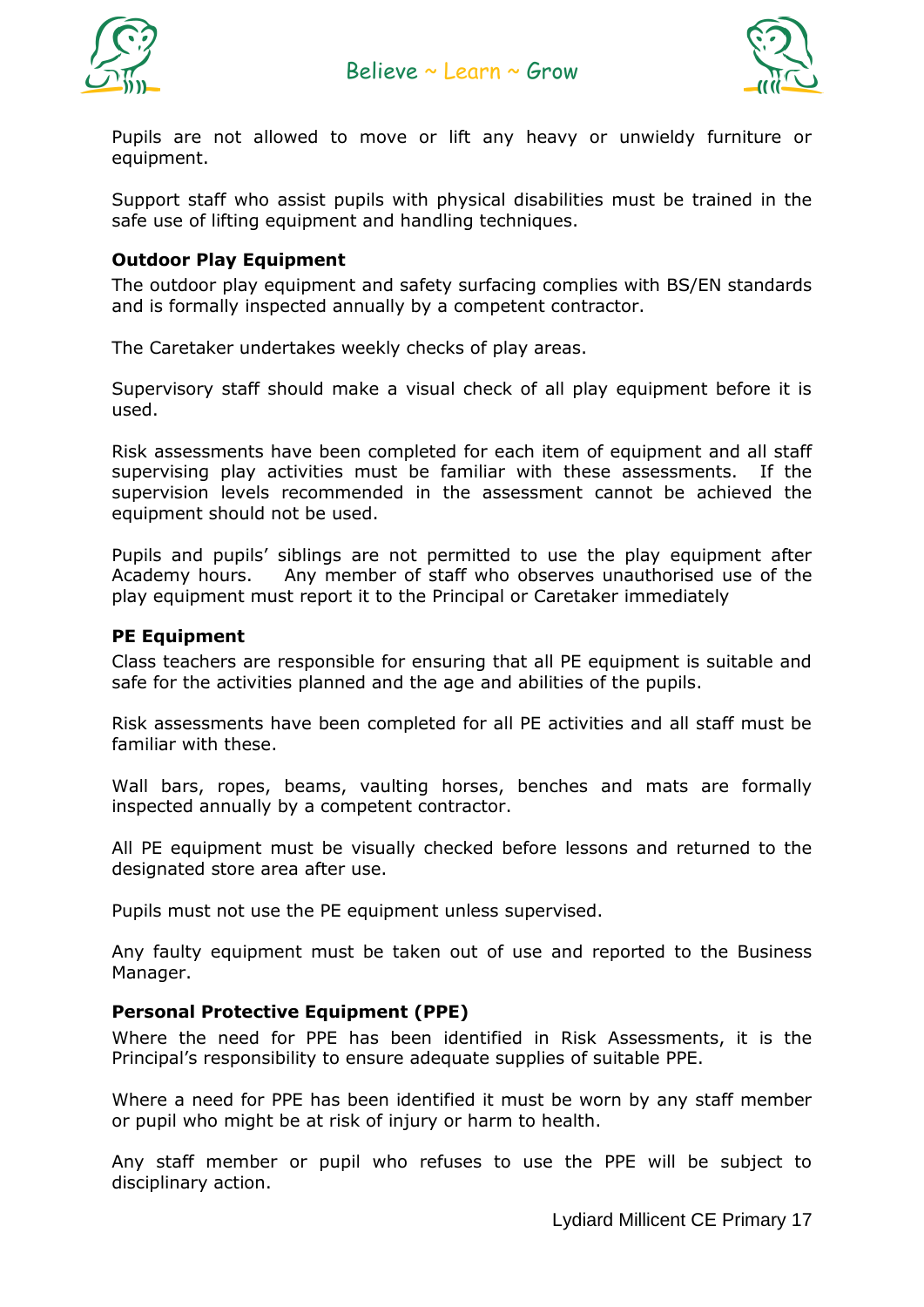



PPE must be kept clean and stored in designated areas. Staff must report any lost or damaged PPE to the Principal.

#### <span id="page-17-0"></span>**Risk Assessments**

It is the Principal's responsibility to ensure that potential hazards are identified and that risk assessments are completed for all significant risks in the Academy.

The Principal is responsible for undertaking general risk assessments with the exception of the areas listed below.

The Business Manager will undertake risk assessments for maintenance and cleaning.

The EVC will ensure that risk assessments are completed by all staff who organise and lead Academy visits.

#### <span id="page-17-1"></span>**Security/Violence**

The Caretaker is responsible for the security of the Academy site and will undertake regular checks of the boundary walls /fences, entrance points, outbuildings and external lighting.

The Caretaker is also responsible for the security of the site during after Academy use and lettings.

Staff must query any visitor on the Academy premises who is not wearing a visitor badge and escort them back to reception.

If an intruder becomes aggressive staff should seek assistance.

Meetings with parents known to be verbally abusive or threatening in their behaviour should only be held in accessible locations where assistance is available or with an additional adult present. The Principal should be notified in advance of these meetings where possible.

Any incidents of verbal abuse or threatening behaviour by parents, visitors or pupils must be reported immediately to the Principal.

#### <span id="page-17-2"></span>**Site Maintenance**

The Caretaker is responsible for ensuring the safe maintenance of the Academy premises and grounds.

He will undertake routine inspections of the site and report any hazards that cannot be dealt with immediately to the Principal/Business Manager.

All staff are responsible for reporting any damage or unsafe condition to the Caretaker immediately. His job book is kept in the office and office staff will contact him by mobile if the matter is urgent.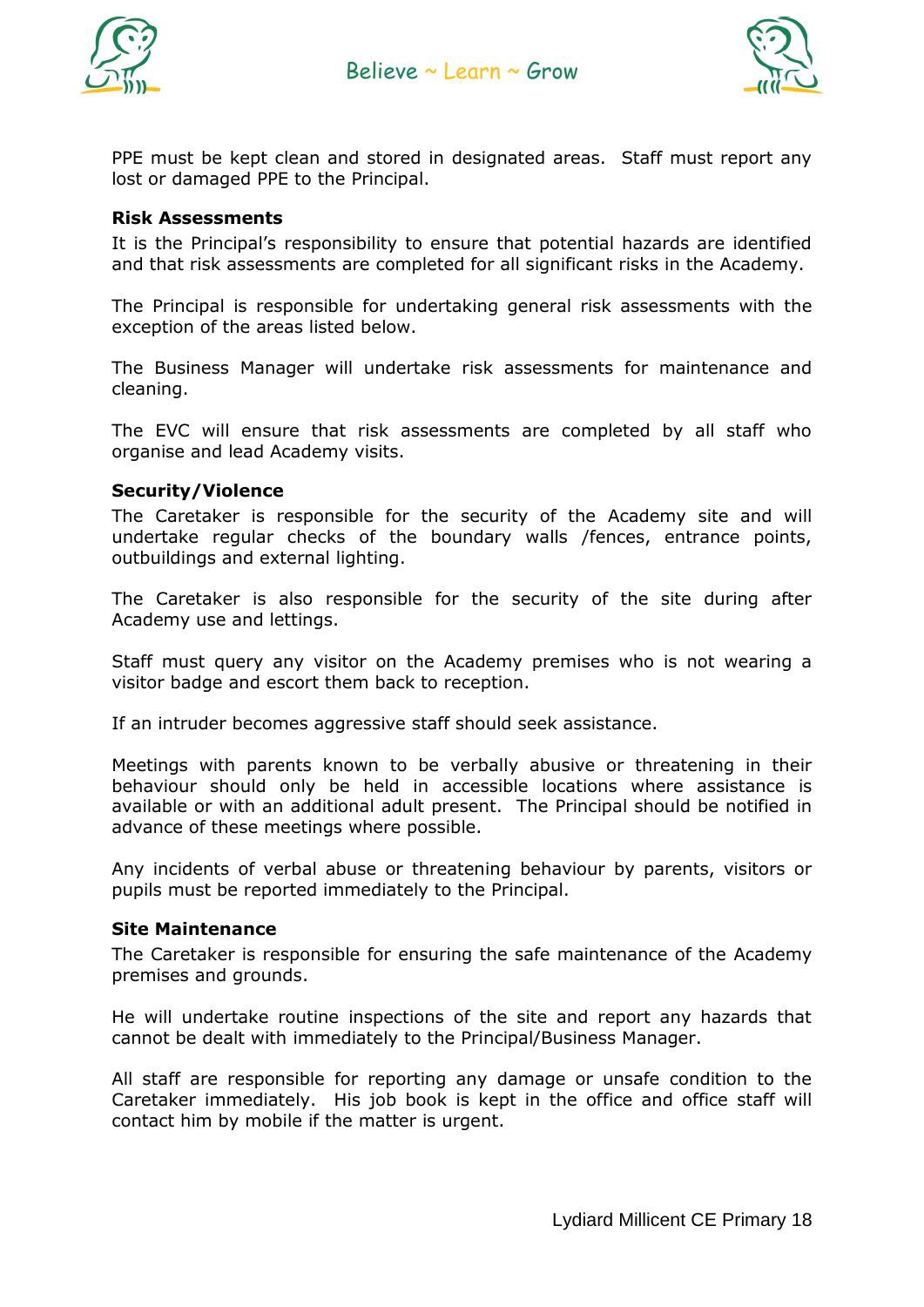



## <span id="page-18-0"></span>**Smoking**

It is illegal to smoke anywhere on the Academy premises. Vaping is also not permitted.

## <span id="page-18-1"></span>**Staff Training & Development**

The Principal is responsible for annually assessing the health and safety training needs of all staff and for arranging any identified training.

All new staff will receive specific information and training as part of the Academy induction process.

All staff will receive fire awareness training on an annual basis.

Staff given specific health and safety responsibilities and duties will be provided with the necessary levels of information, instruction and training to enable them to carry out these duties.

Health and safety will be a regular agenda item for staff meetings and on the September INSET day in each new Academy year.

## <span id="page-18-2"></span>**Well Being Management**

The Academy Council Members and Principal are responsible for taking steps to reduce the risk of stress in the Academy by taking measures to ensure colleagues are supported through:

- An environment in which there is good communication, support, trust and mutual respect.
- Training to enable them to carry out their jobs competently.
- Control to plan their own work and seek advice as required.
- Involvement in any major changes.
- Clearly defined roles and responsibilities.
- Consideration of domestic or personal difficulties.
- Individual support, mentoring and referral to outside agencies where appropriate.

#### <span id="page-18-3"></span>**Swimming**

Children are instructed by ASA Qualified Instructors who are police vetted and health checked.

All staff must ensure that they are familiar with the swimming guidance provided by the pool and the Academy risk assessment before accompanying any swimming groups.

#### <span id="page-18-4"></span>**Visitors**

All visitors must sign in and out at the Academy reception desk. This includes parents and peripatetic teachers/specialists. A badge will be issued which must be worn at all times in the Academy.

Visitors to the Academy will be made aware of the emergency procedures and other safety information as is relevant. Visitors to the Academy will be made aware of the emergency procedures and other safety information as is relevant.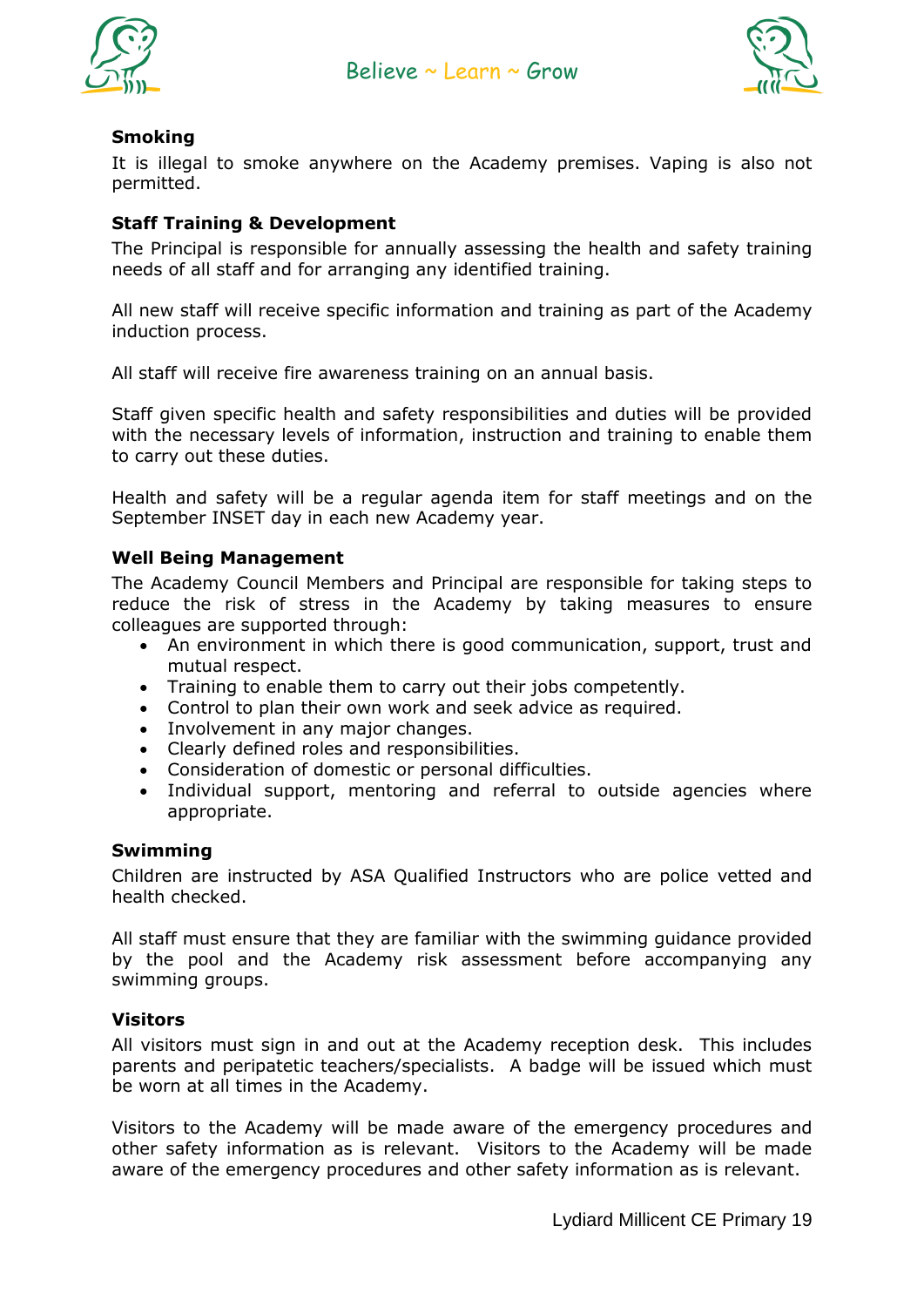



Contractors undertaking maintenance work on the Academy will be informed of the emergency procedures and any risks in their work area e.g. asbestos, fragile roofs.

#### <span id="page-19-0"></span>**Working at Height**

The Caretaker is responsible for the purchase and maintenance of all ladders in the Academy.

All ladders conform to BS/EN standards as appropriate.

The Caretaker is also responsible for completing risk assessments for all working at height tasks in the Academy.

Staff are reminded that `working at height' applies to all activities which cannot be undertaken whilst standing on the floor.

If you need to hang decorations or displays then a step stool or small step ladder must be used. Standing on desks, chairs or other furniture is **not** permitted.

Do not work at height when you are alone. If you are planning to use a step ladder ask the Caretaker to help you erect it properly and have an assistant to hold the ladder steady and pass you the materials you need.

Your knees should be no higher than the top platform of the ladder.

Never overreach. Try always to keep one hand free on the ladder to steady yourself.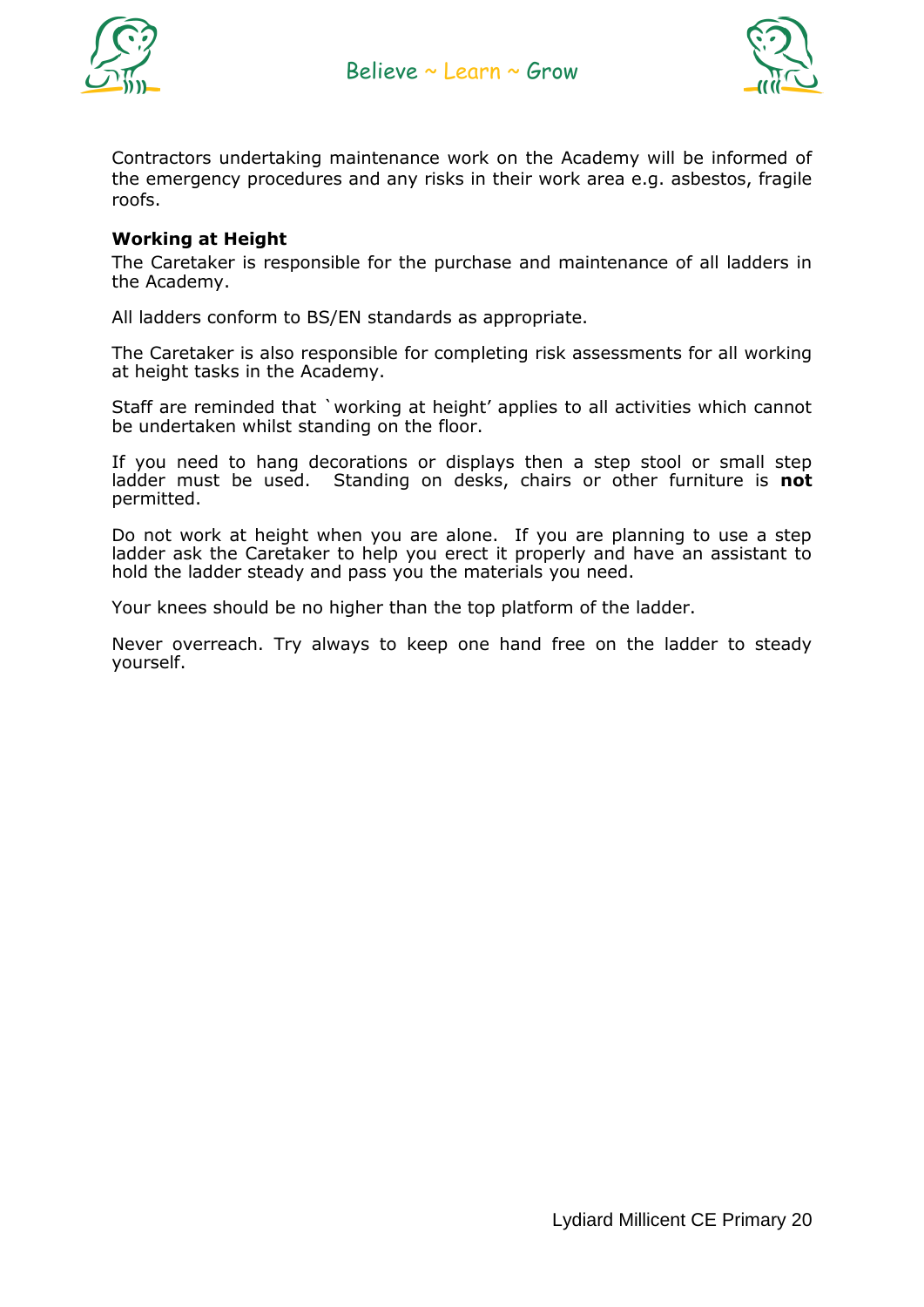



## <span id="page-20-0"></span>**Appendix 1 – Organisational Chart**

**Academy Council (responsible for Academy H&S environment**

**Principal (Responsible for the Health and Safety of all staff, pupils andvisitors)**

**Delegated member of senior staff (currently ABM, will be Estates and Facilities Business Partner)**